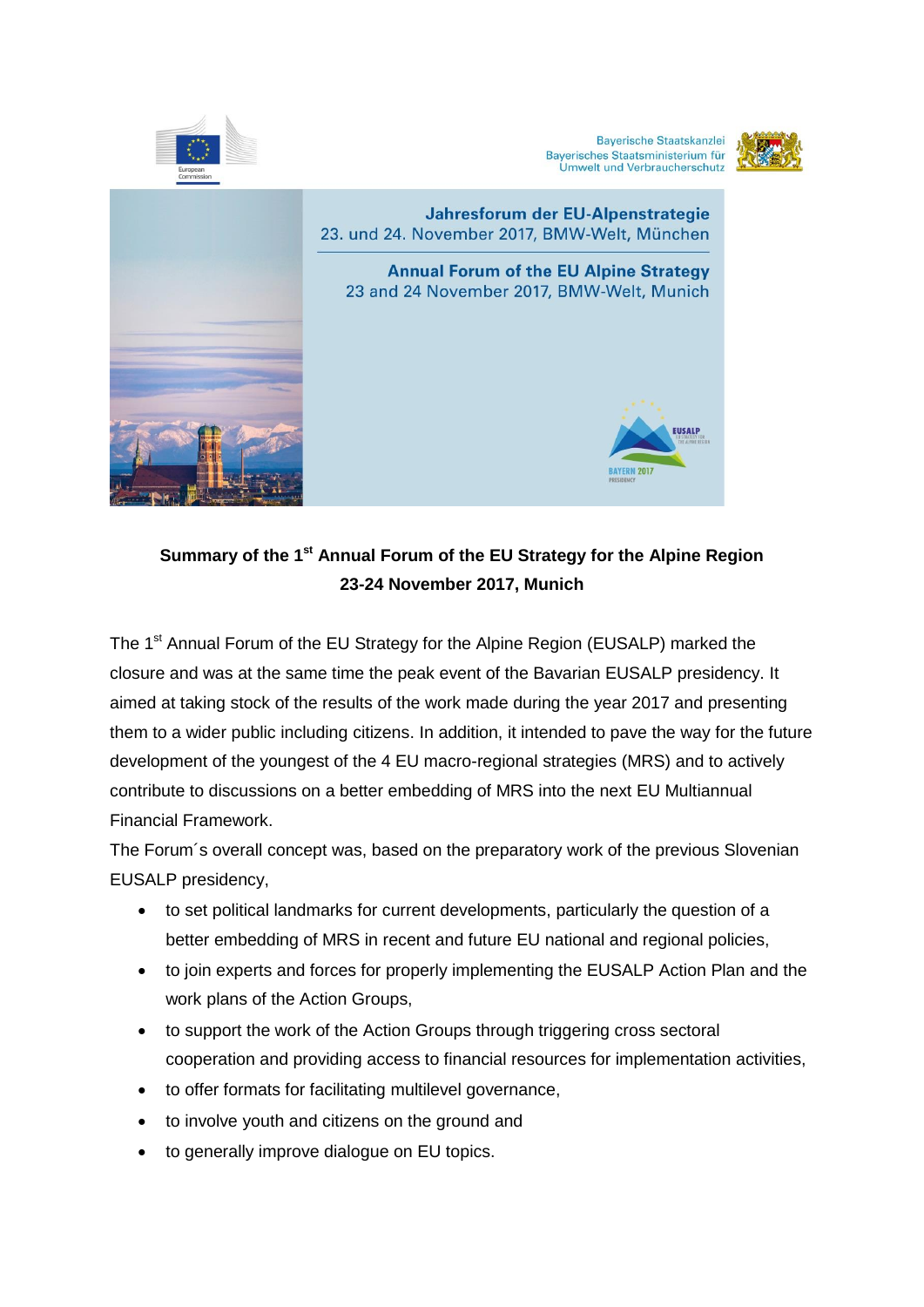Nearly 600 representatives from politics, administration, academia, associations, civil society and citizens came together at the BMW Welt in a wide range of formats and in an innovative and stimulating location.

### **General Assembly**

As a political steering board of the Alpine Strategy, the General Assembly discussed main outcomes of the Bavarian Presidency year and adopted a Joint declaration

- endorsing a list of implementation priorities from the Action Group Work Plans,
- committing to a targeted use of the available legal and financial instruments while
- welcoming the strong support from the European Parliament and the European Commission.

## **Embedding macro-regional strategies into the post 2020 EU framework**

"Embedding of the MRS" was a permanent topic under Bavarian presidency in the year 2017, starting with a workshop in Brussels in January. A position paper on embedding was elaborated under Bavarian Coordination and presented to Commissioner Creţu in March 2017 followed by a meeting with the Friends of the European Parliament in May 2017 and various presentations during the year. As a consequence, the Forum dedicated two slots to that topic, more politically in a plenary session and more technically in a workshop. The main findings are as follows:

- MRS matter! After some years of experiences and positive results, they are accepted as an important European policy instrument.
- On the contrary to this notion, their role is not sufficiently reflected in the Multiannual Financial Framework. All participants welcomed the engagement of the EUSALP in that respect and call upon. A window of opportunity is open now when post 2020 EU Framework and legislative documents are being prepared in 2018.
- $\bullet$  All political levels are requested to  $-$  according to their responsibility  $-$  better strive for aligning their policies for the benefit of the strategies.
- Funding instruments need to be radically simplified and aligned to the needs of MRS.

## **Taking stock of the Bavarian EUSALP Presidency 2017**

Part of the opening plenary session of the Annual Forum was a political panel discussion to take stock of the Bavarian EUSALP Presidency 2017 in the context of the Trio Presidency Slovenia-Bavaria-Tyrol. As the first presidency after the adoption of EUSALP, Slovenia has laid the foundations for cooperation within the strategy by setting up governance structures and procedures. Bavaria has built upon this work by identifying first political priorities for the actual implementation of the strategy together with its partners in the Alpine region, with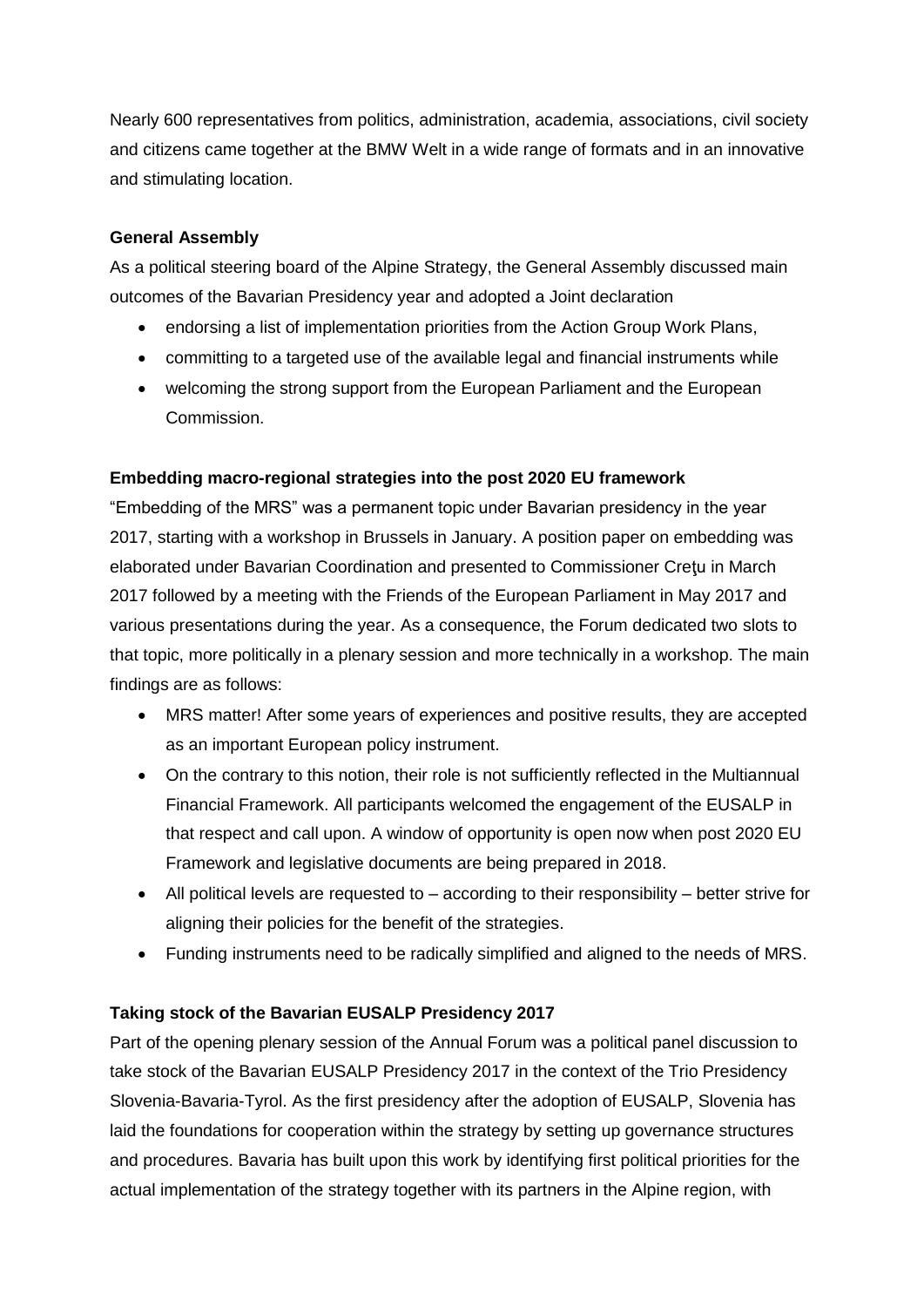concrete results and milestones visible in all nine Action Groups by the end of its presidency term. The upcoming presidency Tyrol 2018 will continue these efforts to implement the strategy on the basis of its presidency work programme.

#### **EUSALP Youth Conference**

In cooperation with the GAYA project funded by Interreg Alpine Space and the Youth Parliament of the Alpine Convention students from Alpine schools was given the opportunity to formulate recommendations for future involvement of youth in policy making processes in a separate Youth for EUSALP Conference in the morning and to present and to discuss their results in the plenary session with politicians. Among others, the youth representatives were calling for

- improving possibilities to participate in decision making processes,
- getting better feedback on their recommendations,
- finding permanent format to present their views.

All in all, the involvement of youth representatives in such a format was highly appreciated by participants and should be foreseen also in the future.

#### **EUSALP Exhibition**

In order to facilitate exchange with stakeholders and citizens an exhibition took place in the form of a market square. All 9 Action Groups together with the European Commission, the Bavarian EUSALP Presidency, the Alpine Convention and Interreg Alpine Space presented themselves at specifically designed stands, some of the complemented with special exhibits and events like 3D-printer, model of a wood-built high-rise building, mini holodeck, car door made from bio-material, augmented reality sandbox, Alpine Convention parcour, selfie box or a presentation of mountaineering villages. This exhibition proved to be very attractive. In addition to strategy stakeholders, citizens used the opportunity to get informed about the various activities and to get familiar with the goals and practical results of EUSALP during two days.

#### **Citizens Dialogue**

As a side event, the European Commission held a Citizens Dialogue. European Citizens was given the possibility to exchange their views and suggestions for European topics. Also here, a lot of young people coming from secondary schools all over the Alps attended. Participants were raising very practical questions on their daily live like transport, demography and regional development.